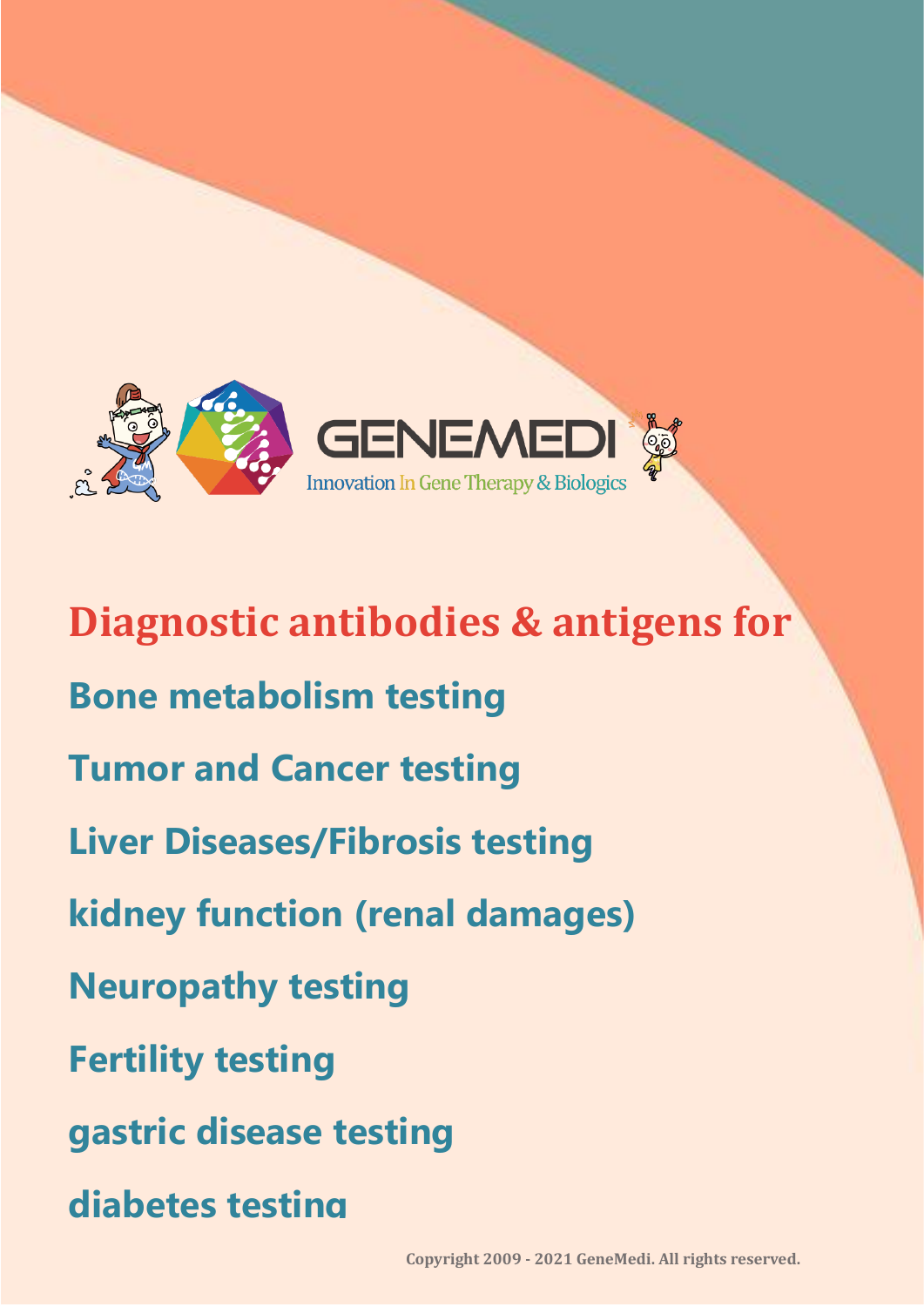

# **Apply for sample FOC(Free of charge)**

1.*The shipping fee is US\$169.00. We bear \$ 69.00. You need to pay US\$100.00.* 2.*You can apply for up to two samples.*

# **1. How to apply:**

Please download the document and fill in the form. Send it to hqq@genemedi.net for application for samples.

- [Application document download](https://www.genemedi.net/pdf/sample_FOC_application_document.pdf)   $\bullet$
- **2. The full list of sample FOC**

#### **COVID-19 PRODUCT LIST:**

[COVID-19 Diagnostics Vaccine list](https://www.genemedi.net/pdf/COVID_Diagnostics_Vaccine_list.pdf)   $\bullet$ 

#### **IVD PRODUCT LIST:**

- [Inflammation & Cardiovascular Disease Antigens & antibodies list](https://www.genemedi.net/pdf/IVD_antigens_antibodies_list-GeneMedi.pdf)   $\bullet$
- [Infectious disease \(Influenza A/B, toxoplasma,etc\) Antigens & antibodies list](https://www.genemedi.net/pdf/Infectious_Disease_Diagnostic_antigens_antibodies_list-GeneMedi.pdf)  $\bullet$
- [Diagnostic antibodies & antigens list of Bone metabolism, tumor, liver, fibrosis, kidney,](https://www.genemedi.net/pdf/bone_metabolism_tumor_liver_fibrosis_kidney_neuropathy_fertility_gastric_diagetes_Diagnostic_antibodies_antigens-GeneMedi.pdf)  neuropathy, fertility, gastric, diagetes

#### **ANIMAL HEALTH PRODUCT LIST:**

 $\bullet$ [Animal health \(avian, pig, fish, pet, Ruminant,etc\) Antigens & antibodies list](https://www.genemedi.net/pdf/Animal_Health_Diagnostic_antigens_antibodies_list-GeneMedi.pdf)

#### **SMALL MOLECULES PRODUCT LIST:**

[Small molecules \(Erythromycin, Calcitonin, Aflatoxin M1,etc\) Antigens & antibodies list](https://www.genemedi.net/pdf/Small_molecules_Diagnostic_antigens_antibodies_list-GeneMedi.pdf)  $\bullet$ 

*GeneMedi is a BioTech with strong expertise in Gene&Biogitics discovery. We are cmmitted to providing high-quality antigens and antibodies as core ingredients for in-vitro diagnostics, Food & Feed & Environmental Safety, animal health test and new drug discovery.* 

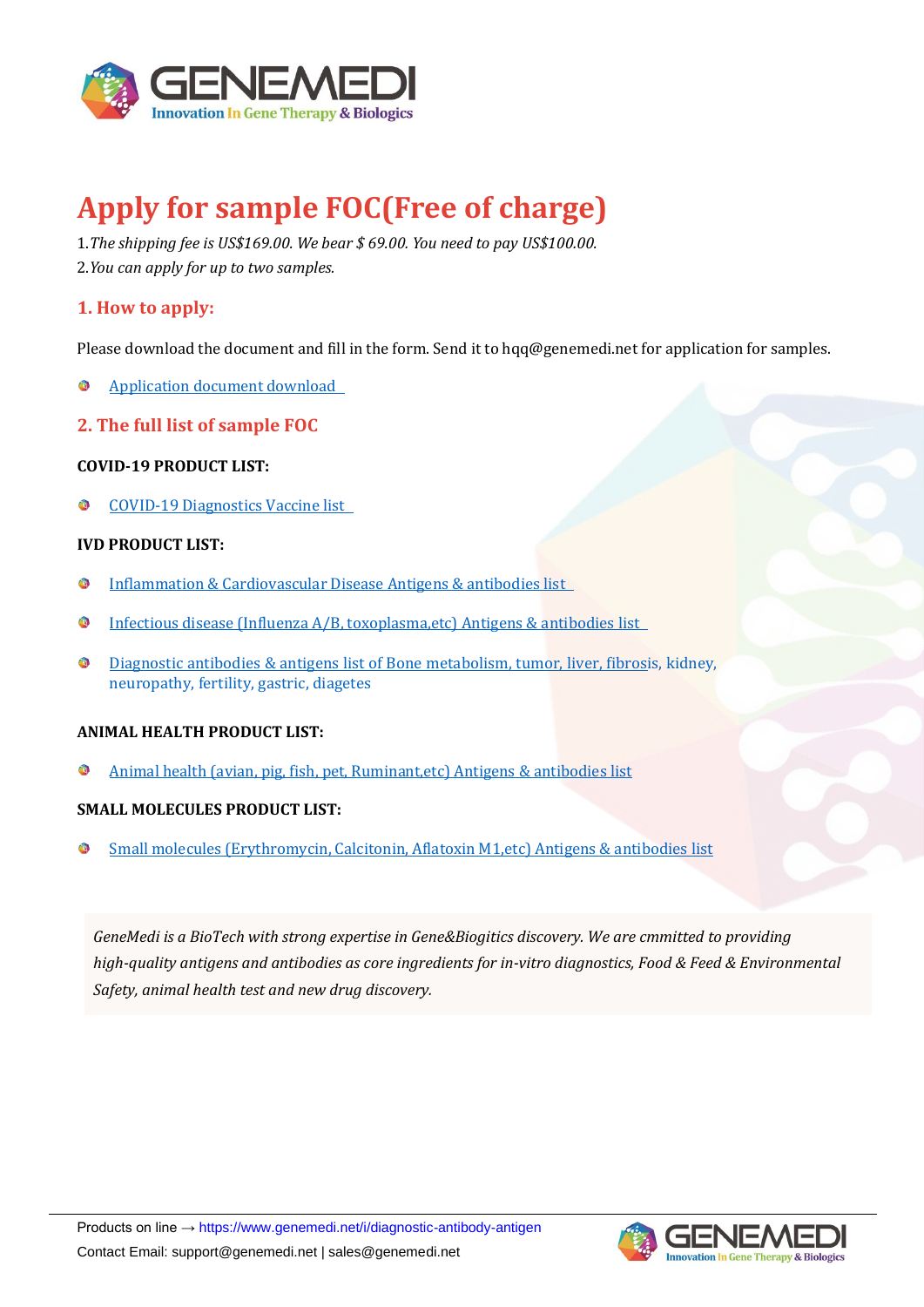# **Product list:**



**Diagnostic antibodies and antigens for Bone metabolism testing**

# **Classification:**

PINP, Β-CTX, 25-OH-VD, 25-OH-(VD3+VD2)

**Diagnostic antibodies and antigens for Tumor and Cancer testing**

# **Classification:**

Thyroglobulin (TG), CA-125, SCC Ag, PIVKA-Ⅱ, ProGRP, Calcitonin, NSE, CA-724, HE4, CA15-3, CYFRA21-1, HER2, FER, HSP90α, S100B

**Diagnostic antibodies and antigens for Liver Diseases/Fibrosis testing**

# **Classification:**

C-Peptide

**Diagnostic antibodies and antigens for kidney function (renal damages)** 

# **Classification:**

Cystatin C (CYSC), Neutrophil gelatinase-associated lipocalin (NGAL), Beta-2 microglobulin (B2M), Alpha-1-microglobulin (A1M)

**Diagnostic antibodies and antigens for Neuropathy testing**

### **Classification:**

tau proteins (tau), Phospho-tau181 (p-tau181), Phospho-tau217 (p-tau217), neurofilament light chain (NFL)

**Diagnostic antibodies and antigens for Fertility testing**

### **Classification:**

Anti-Mullerian hormone (AMH), Fetal fibronectin (fFN)

**Diagnostic antibodies and antigens for gastric disease testing**

### **Classification:**

pepsinogen I (PG I), Pepsinogen II (PG II)

# **Diagnostic antibodies and antigens for diabetes**

# **Classification:**

C-Peptide

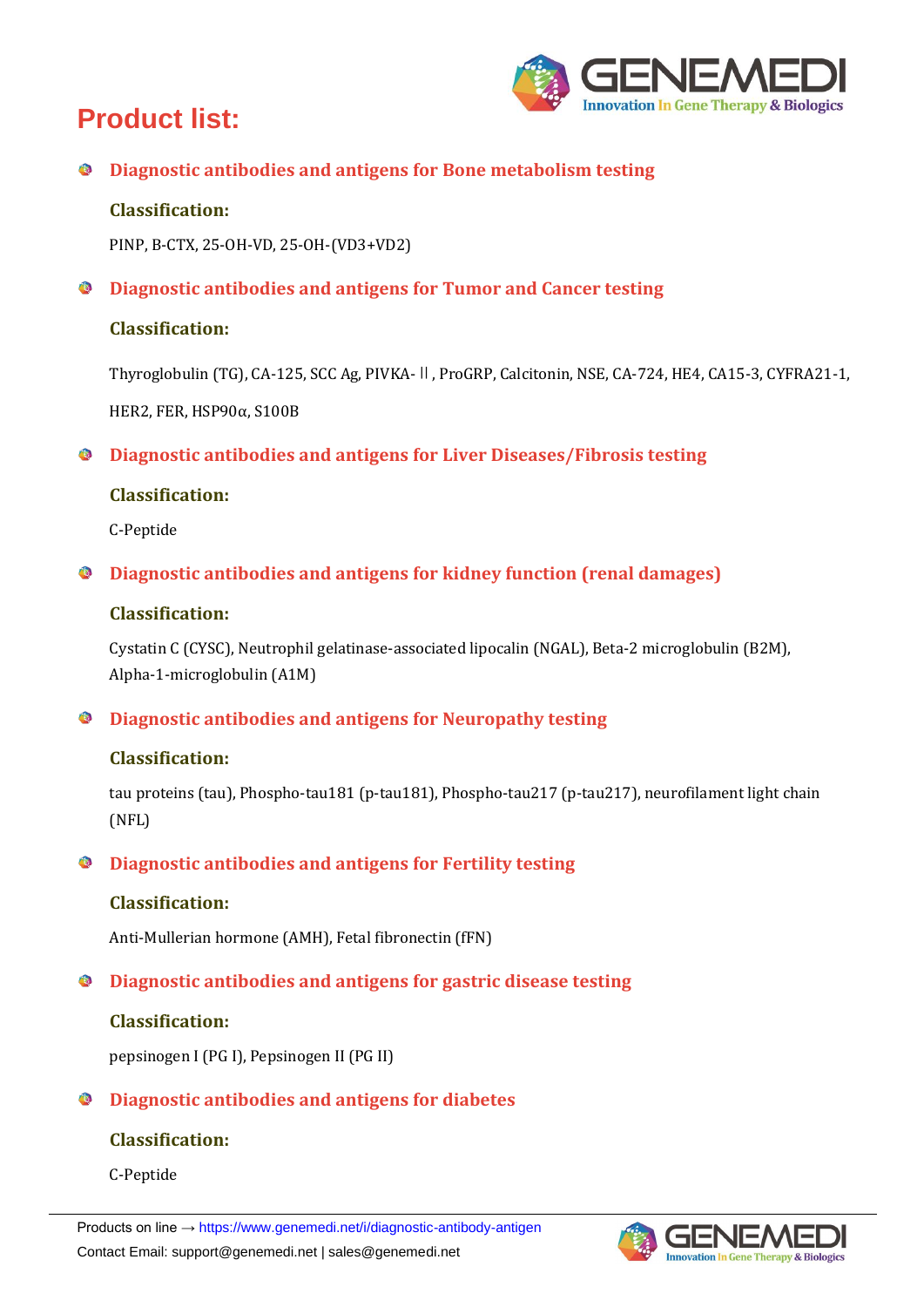# **Diagnostic antibodies and antigens for Bone metabolism testing**

# **amino-terminal propeptide (PINP)**

| Cat No.     | Antibody/Antigen<br><b>Name</b>                                          | <b>Expression</b><br>platform | <b>Isotypes</b>        | <b>Bioactivity validation</b>                                                                                                                                                                                                                                                                                           |
|-------------|--------------------------------------------------------------------------|-------------------------------|------------------------|-------------------------------------------------------------------------------------------------------------------------------------------------------------------------------------------------------------------------------------------------------------------------------------------------------------------------|
| GMP-PINP-Ag | Recombinant<br>amino-terminal<br>propeptide<br>(PINP) (PINP,<br>His Tag) | E.coli                        | Recombinant<br>Antigen | amino-terminal propeptide (PINP) (PINP)<br>Antibody Binding, Immunogen in Sandwich<br>ELISA test, Lateral flow immunoassay<br>(LFIA), colloidal gold<br>immunochromatographic assay,<br>Chemiluminescent immunoassay<br>(CLIA), turbidimetric inhibition immuno<br>assay (TINIA), immunonephelometry and<br><b>POCT</b> |

# **β-isomerized C-terminal telopeptides**

| Cat No.                  | Antibody/Antigen<br><b>Name</b>                                                                                            | <b>Expression</b><br>platform | <b>Isotypes</b> | <b>Bioactivity validation</b>                                                                                                                                                                              |
|--------------------------|----------------------------------------------------------------------------------------------------------------------------|-------------------------------|-----------------|------------------------------------------------------------------------------------------------------------------------------------------------------------------------------------------------------------|
| $GMP - \beta - CTx - Ab$ | $Anti-\beta$ -isomerized<br>C-terminal<br>telopeptides<br>$(\beta$ -CT <sub>x</sub> ) mouse<br>monoclonal<br>antibody(mAb) | Hybridoma                     | Mouse IgG       | Human β-isomerized C-terminal<br>telopeptides $(\beta$ -CTx) protein binding,<br>ELISA validated as capture antibody and<br>detection antibody. Pair in β-CTxlevel test<br>and Bone metabolism evaluation. |

### **25-hydroxy (OH) Vitamin**

| Cat No.             | Antibody/Antigen<br><b>Name</b>    | <b>Expression</b><br>platform | <b>Isotypes</b> | <b>Bioactivity validation</b>                                                                                                                                                                   |
|---------------------|------------------------------------|-------------------------------|-----------------|-------------------------------------------------------------------------------------------------------------------------------------------------------------------------------------------------|
| GMP-25-OH-VD<br>-Ab | 25-OH-VD<br>Monoclonal<br>Antibody | Hybridoma                     | Mouse IgG       | Human 25-hydroxy (OH) Vitamin<br>(25-OH-VD) protein binding, ELISA<br>validated as capture antibody and<br>detection antibody. Pair in<br>25-OH-VDlevel test and Bone<br>metabolism evaluation. |



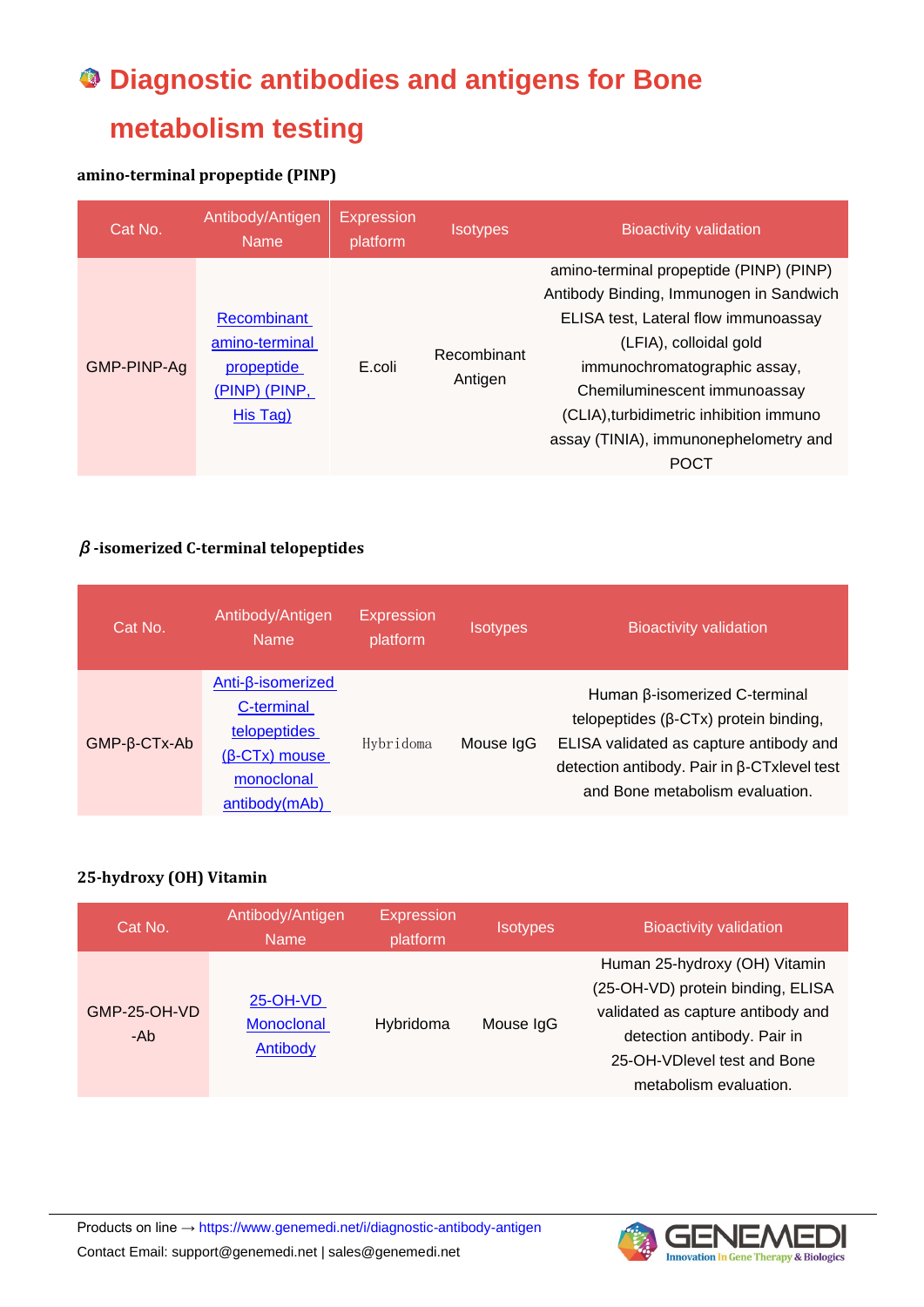#### **25 hydroxyvitamin D**

| Cat No.                                    | Antibody/Antigen<br><b>Name</b>                                                                         | <b>Expression</b><br>platform | <b>Isotypes</b>        | <b>Bioactivity validation</b>                                                                                                                                                                              |
|--------------------------------------------|---------------------------------------------------------------------------------------------------------|-------------------------------|------------------------|------------------------------------------------------------------------------------------------------------------------------------------------------------------------------------------------------------|
| <b>GMP-25-OH-</b><br>(VD3+VD2)-Hap<br>ten: | <b>Recombinant 25</b><br>hydroxyvitamin D<br>(25-OH-(VD3+VD2)<br><u>, His Tag)</u>                      | E.coli                        | Recombinant<br>Antigen | 25 hydroxyvitamin D<br>(25-OH-(VD3+VD2)) Antibody<br><b>Binding</b>                                                                                                                                        |
| GMP-25-OH-<br>$(VD3+VD2)$ -Ab              | <u>Anti-25</u><br>hydroxyvitamin D<br><u>(25-OH-(VD3+VD2)</u><br>) mouse<br>monoclonal<br>antibody(mAb) | Hybridoma                     | Mouse IgG              | Human 25 hydroxyvitamin D<br>(25-OH-(VD3+VD2)) protein binding,<br>ELISA validated as capture antibody<br>and detection antibody. Pair in<br>25-OH-(VD3+VD2) level test and<br>Bone metabolism evaluation. |

# **Diagnostic antibodies and antigens for Tumor and Cancer testing**

# **Thyroglobulin (TG)**

| Cat No.     | <b>Antibody/Antigen Name</b>                                 | <b>Expression</b><br>platform | <b>Isotypes</b> | <b>Bioactivity validation</b>                                                                                                                                       |
|-------------|--------------------------------------------------------------|-------------------------------|-----------------|---------------------------------------------------------------------------------------------------------------------------------------------------------------------|
| $GMP-TC-Ab$ | Anti-Thyroglobulin (TG)<br>mouse monoclonal<br>antibody(mAb) | Hybridoma                     | Mouse IgG       | Human Thyroglobulin (TG) protein<br>binding, ELISA validated as capture<br>antibody and detection antibody.<br>Pair in TGlevel test and<br>Tumor/Cancer evaluation. |

#### **cancer antigen 125 (CA-125)**

| Cat No.               | <b>Antibody/Antigen Name</b>                                          | <b>Expression</b><br>platform | <b>Isotypes</b> | <b>Bioactivity validation</b>                                                                                                                                                        |
|-----------------------|-----------------------------------------------------------------------|-------------------------------|-----------------|--------------------------------------------------------------------------------------------------------------------------------------------------------------------------------------|
| $GMP - CA - 125 - Ab$ | Anti-cancer antigen 125<br>(CA-125) mouse monoclonal<br>antibody(mAb) | Hybridoma                     | Mouse IgG       | Human cancer antigen 125<br>(CA-125) protein binding, ELISA<br>validated as capture antibody and<br>detection antibody. Pair in<br>CA-125 level test and<br>Tumor/Cancer evaluation. |

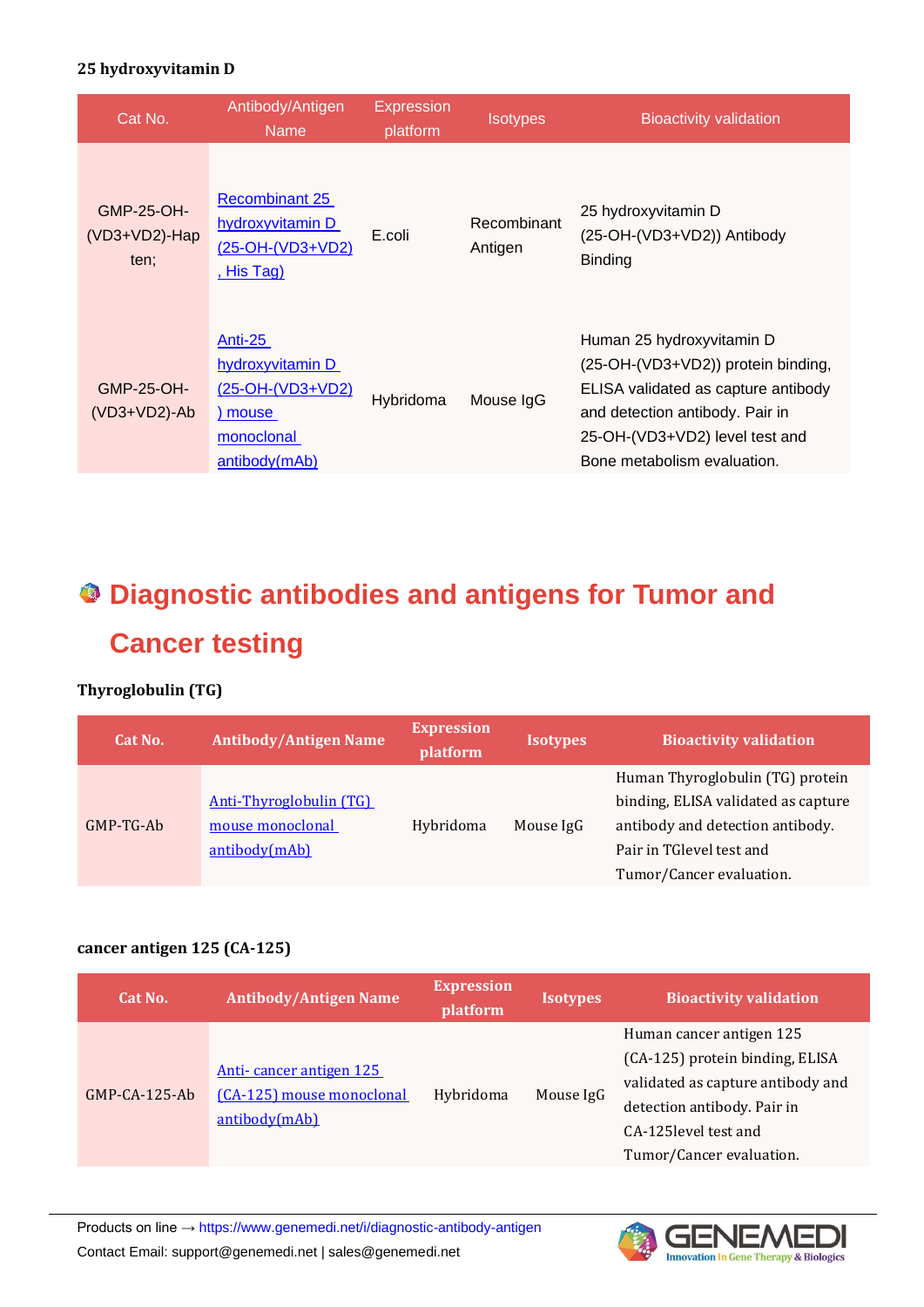# **squamous cell carcinoma antigen (SCC Ag)**

| Cat No.       | <b>Antibody/Antigen Name</b>                                                       | <b>Expression</b><br>platform | <b>Isotypes</b> | <b>Bioactivity validation</b>                                                                                                                                                                    |
|---------------|------------------------------------------------------------------------------------|-------------------------------|-----------------|--------------------------------------------------------------------------------------------------------------------------------------------------------------------------------------------------|
| GMP-SCC Ag-Ab | Anti-squamous cell carcinoma<br>antigen (SCC Ag) mouse<br>monoclonal antibody(mAb) | Hybridoma                     | Mouse IgG       | Human squamous cell carcinoma<br>antigen (SCC Ag) protein binding,<br>ELISA validated as capture<br>antibody and detection antibody.<br>Pair in SCC Aglevel test and<br>Tumor/Cancer evaluation. |

# **Protein induced by vitamin K absence-II (PIVKA-**Ⅱ**)**

| Cat No.         | <b>Antibody/Antigen Name</b>                                                                    | <b>Expression</b><br>platform | <b>Isotypes</b> | <b>Bioactivity validation</b>                                                                                                                                                                                        |
|-----------------|-------------------------------------------------------------------------------------------------|-------------------------------|-----------------|----------------------------------------------------------------------------------------------------------------------------------------------------------------------------------------------------------------------|
| GMP-PIVKA-II-Ab | Anti-Protein induced by<br>vitamin K absence-II<br>(PIVKA-II) mouse<br>monoclonal antibody(mAb) | Hybridoma                     | Mouse IgG       | Human Protein induced by<br>vitamin K absence-II<br>(PIVKA-II) protein binding,<br>ELISA validated as capture<br>antibody and detection<br>antibody. Pair in PIVKA- II level<br>test and Tumor/Cancer<br>evaluation. |

#### **Gastrin-releasing peptide (ProGRP)**

| Cat No.       | <b>Antibody/Antigen Name</b>                                                        | <b>Expression</b><br>platform | <b>Isotypes</b> | <b>Bioactivity validation</b>                                                                                                                                                                 |
|---------------|-------------------------------------------------------------------------------------|-------------------------------|-----------------|-----------------------------------------------------------------------------------------------------------------------------------------------------------------------------------------------|
| GMP-ProGRP-Ab | <b>Anti-Gastrin-releasing</b><br>peptide (ProGRP) mouse<br>monoclonal antibody(mAb) | Hybridoma                     | Mouse IgG       | Human Gastrin-releasing<br>peptide (ProGRP) protein<br>binding, ELISA validated as<br>capture antibody and detection<br>antibody. Pair in ProGRPlevel<br>test and Tumor/Cancer<br>evaluation. |

# **Calcitonin (Calcitonin)**

| Cat No.           | <b>Antibody/Antigen Name</b>                                             | <b>Expression</b><br>platform | <b>Isotypes</b> | <b>Bioactivity validation</b>                                                                                                                                                       |
|-------------------|--------------------------------------------------------------------------|-------------------------------|-----------------|-------------------------------------------------------------------------------------------------------------------------------------------------------------------------------------|
| GMP-Calcitonin-Ab | <b>Anti-Calcitonin (Calcitonin)</b><br>mouse monoclonal<br>antibody(mAb) | Hybridoma                     | Mouse IgG       | Human Calcitonin (Calcitonin)<br>protein binding, ELISA<br>validated as capture antibody<br>and detection antibody. Pair in<br>Calcitoninlevel test and<br>Tumor/Cancer evaluation. |

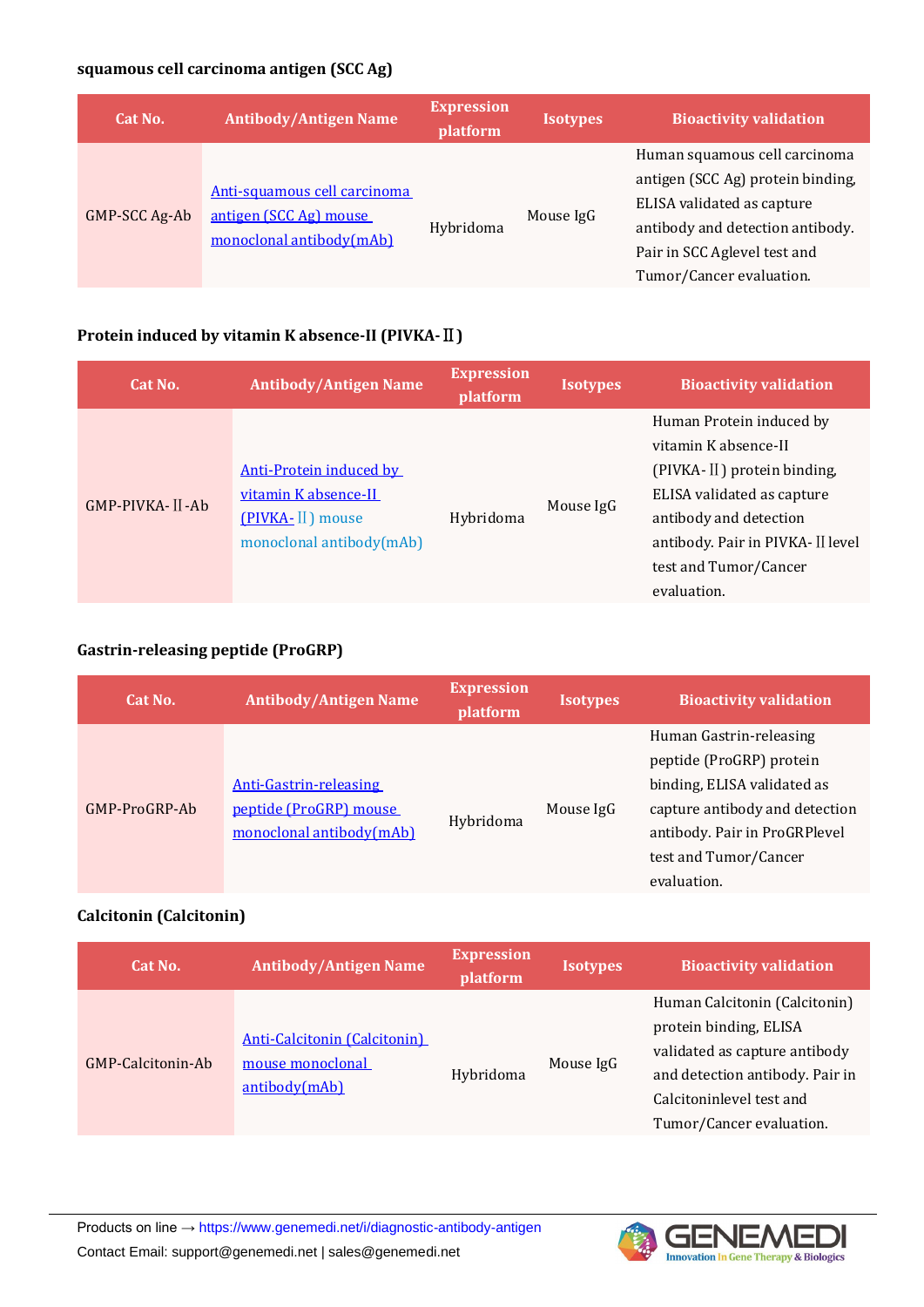# **Neuron specific enolase (NSE)**

| Cat No.    | <b>Antibody/Antigen Name</b>                                                      | <b>Expression</b><br>platform | <b>Isotypes</b> | <b>Bioactivity validation</b>                                                                                                                                                      |
|------------|-----------------------------------------------------------------------------------|-------------------------------|-----------------|------------------------------------------------------------------------------------------------------------------------------------------------------------------------------------|
| GMP-NSE-Ab | <b>Anti-Neuron specific</b><br>enolase (NSE) mouse<br>monoclonal<br>antibody(mAb) | Hybridoma                     | Mouse IgG       | Human Neuron specific enolase<br>(NSE) protein binding, ELISA<br>validated as capture antibody<br>and detection antibody. Pair in<br>NSElevel test and Tumor/Cancer<br>evaluation. |

#### **Cancer Antigen 72-4 (CA-724)**

| Cat No.         | <b>Antibody/Antigen Name</b>                                                  | <b>Expression</b><br>platform | <b>Isotypes</b> | <b>Bioactivity validation</b>                                                                                                                                                            |
|-----------------|-------------------------------------------------------------------------------|-------------------------------|-----------------|------------------------------------------------------------------------------------------------------------------------------------------------------------------------------------------|
| $GMP-CA-724-Ab$ | <b>Anti-Cancer Antigen 72-4</b><br>(CA-724) mouse monoclonal<br>antibody(mAb) | Hybridoma                     | Mouse IgG       | Human Cancer Antigen 72-4<br>(CA-724) protein binding,<br>ELISA validated as capture<br>antibody and detection<br>antibody. Pair in CA-724 level<br>test and Tumor/Cancer<br>evaluation. |

# **Human epididymis protein 4 (HE4)**

| Cat No.      | <b>Antibody/Antigen Name</b>                                               | <b>Expression</b><br>platform | <b>Isotypes</b> | <b>Bioactivity validation</b>                                                                                                                                                         |
|--------------|----------------------------------------------------------------------------|-------------------------------|-----------------|---------------------------------------------------------------------------------------------------------------------------------------------------------------------------------------|
| $GMP-HE4-Ab$ | Anti-Human epididymis<br>protein 4 (HE4) mouse<br>monoclonal antibody(mAb) | Hybridoma                     | Mouse IgG       | Human Human epididymis<br>protein 4 (HE4) protein binding,<br>ELISA validated as capture<br>antibody and detection<br>antibody. Pair in HE4level test<br>and Tumor/Cancer evaluation. |

# **Cancer antigen 15-3 (CA15-3)**

| Cat No.               | <b>Antibody/Antigen Name</b>                                           | <b>Expression</b><br>platform | <b>Isotypes</b> | <b>Bioactivity validation</b>                                                                                                                                                           |
|-----------------------|------------------------------------------------------------------------|-------------------------------|-----------------|-----------------------------------------------------------------------------------------------------------------------------------------------------------------------------------------|
| $GMP - CA15 - 3 - Ab$ | Anti-Cancer antigen 15-3<br>(CA15-3) mouse monoclonal<br>antibody(mAb) | Hybridoma                     | Mouse IgG       | Human Cancer antigen 15-3<br>(CA15-3) protein binding,<br>ELISA validated as capture<br>antibody and detection<br>antibody. Pair in CA15-3level<br>test and Tumor/Cancer<br>evaluation. |

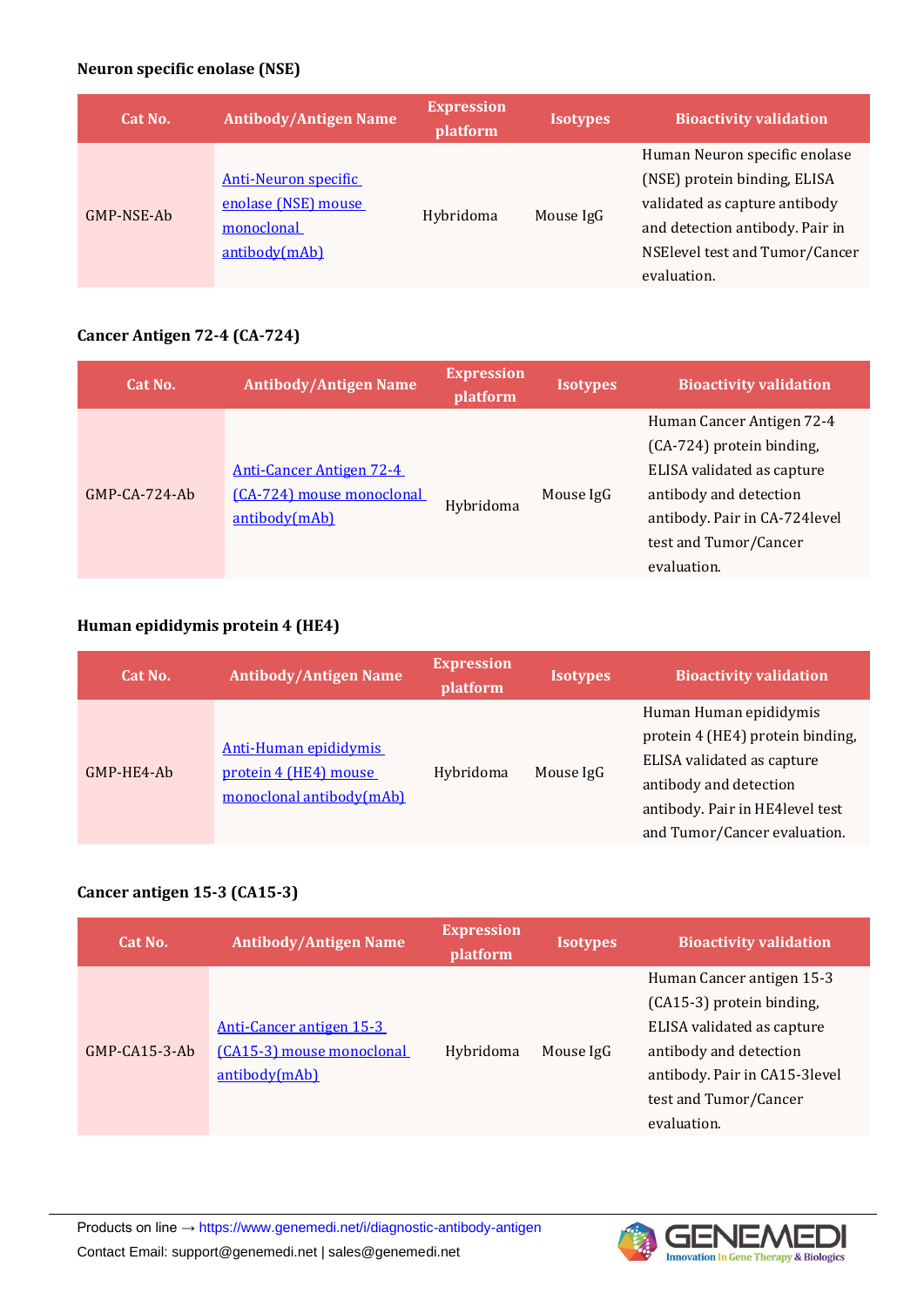# **soluble fragment of cytokeratin-19 (CYFRA21-1)**

| Cat No.          | <b>Antibody/Antigen Name</b>                                                                | <b>Expression</b><br>platform | <b>Isotypes</b> | <b>Bioactivity validation</b>                                                                                                                                                                                 |
|------------------|---------------------------------------------------------------------------------------------|-------------------------------|-----------------|---------------------------------------------------------------------------------------------------------------------------------------------------------------------------------------------------------------|
| GMP-CYFRA21-1-Ab | Anti-soluble fragment of<br>cytokeratin-19 (CYFRA21-1)<br>mouse monoclonal<br>antibody(mAb) | Hybridoma                     | Mouse IgG       | Human soluble fragment of<br>cytokeratin-19 (CYFRA21-1)<br>protein binding, ELISA<br>validated as capture antibody<br>and detection antibody. Pair<br>in CYFRA21-1 level test and<br>Tumor/Cancer evaluation. |

# **human epidermal growth factor receptor 2 (HER2)**

| Cat No.      | <b>Antibody/Antigen Name</b>                                                                                  | <b>Expression</b><br>platform | <b>Isotypes</b>                     | <b>Bioactivity validation</b>                                                                                                                                                                                           |
|--------------|---------------------------------------------------------------------------------------------------------------|-------------------------------|-------------------------------------|-------------------------------------------------------------------------------------------------------------------------------------------------------------------------------------------------------------------------|
| GMP-HER2-Ag; | <b>Antigen: Recombinant</b><br>human epidermal growth<br>factor receptor 2 (HER2, His<br>$Tag)$ :             | Antigen:<br>E.coli;           | Antigen:<br>Recombinant<br>Antigen; | Antigen: human epidermal<br>growth factor receptor 2<br>(HER2) Antibody Binding;                                                                                                                                        |
| GMP-HER2-Ab  | <b>Antibody: Anti-human</b><br>epidermal growth factor<br>receptor 2 (HER2) mouse<br>monoclonal antibody(mAb) | Antibody:<br>Hybridoma        | Antibody:<br>Mouse IgG              | <b>Antibody: Human human</b><br>epidermal growth factor<br>receptor 2 (HER2) protein<br>binding, ELISA validated as<br>capture antibody and<br>detection antibody. Pair in<br>HER2 test and Tumor/Cancer<br>evaluation. |

# **Ferritin (FER)**

| Cat No.     | <b>Antibody/Antigen Name</b>                                    | <b>Expression</b><br>platform | <b>Isotypes</b>         | <b>Bioactivity validation</b>                                                                                                                                     |
|-------------|-----------------------------------------------------------------|-------------------------------|-------------------------|-------------------------------------------------------------------------------------------------------------------------------------------------------------------|
| GMP-FER-Ag; | <b>Recombinant Ferritin</b><br>(FER, His Tag)                   | E.coli;                       | Recombinant<br>Antigen; | Ferritin (FER) Antibody Binding;                                                                                                                                  |
| GMP-FER-Ab  | <b>Anti-Ferritin (FER) mouse</b><br>monoclonal<br>antibody(mAb) | Hybridoma                     | Mouse IgG               | Human Ferritin (FER) protein<br>binding, ELISA validated as capture<br>antibody and detection antibody. Pair<br>in FER level test and Tumor/Cancer<br>evaluation. |

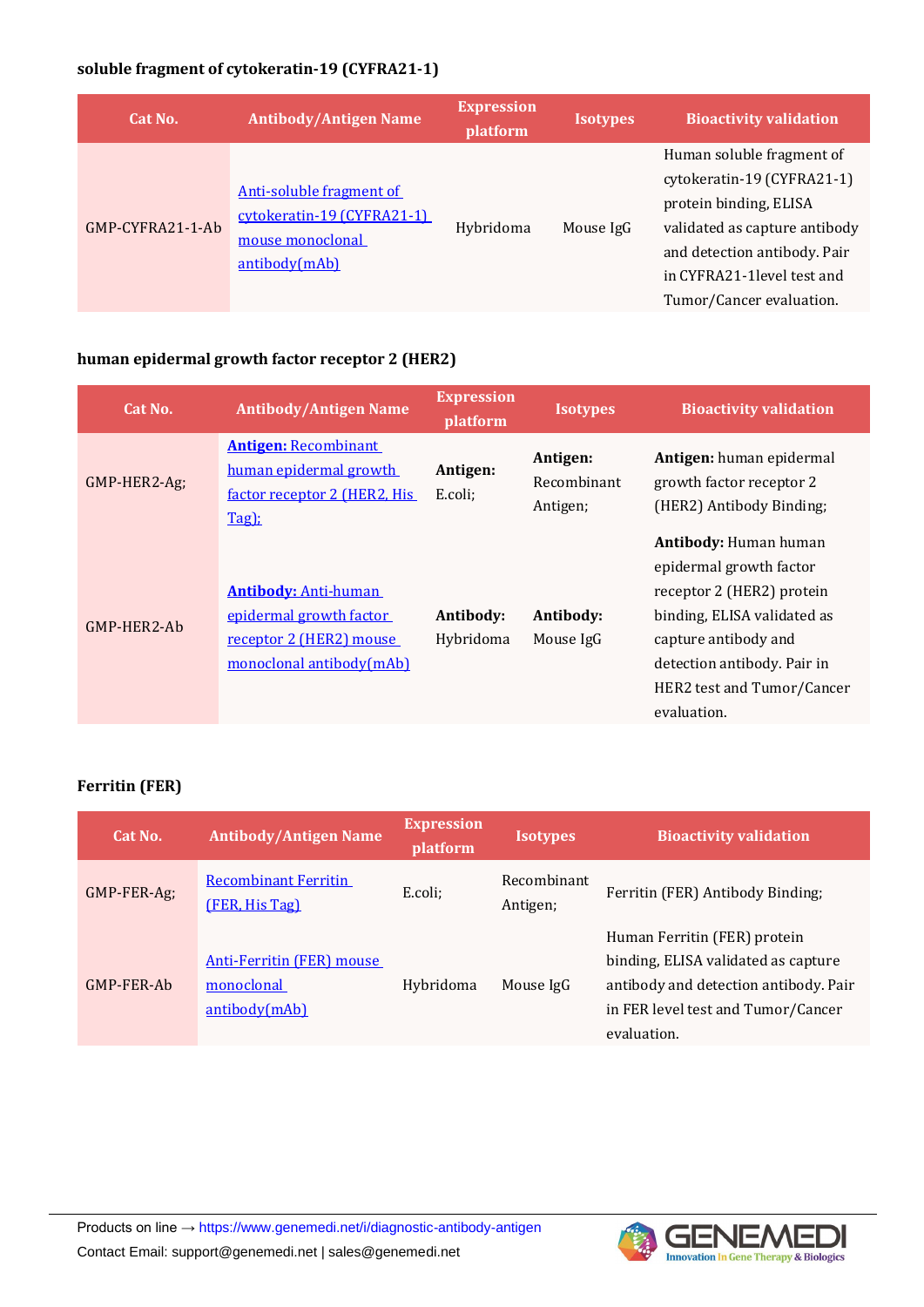#### **Heat shock proteins 90-alpha (HSP90α)**

| Cat No.              | <b>Antibody/Antigen Name</b>                                                           | <b>Expression</b><br>platform | <b>Isotypes</b> | <b>Bioactivity validation</b>                                                                                                                            |
|----------------------|----------------------------------------------------------------------------------------|-------------------------------|-----------------|----------------------------------------------------------------------------------------------------------------------------------------------------------|
| $GMP-HSP90\alpha-Ab$ | <b>Anti-Heat shock proteins</b><br>90-alpha (HSP90α) mouse<br>monoclonal antibody(mAb) | Hybridoma                     | Mouse IgG       | Human Heat shock proteins<br>90-alpha (HSP90α) protein<br>binding, ELISA validated as<br>capture antibody and detection<br>antibody. Pair in HSP90αlevel |
|                      |                                                                                        |                               |                 | test and Tumor/Cancer<br>evaluation.                                                                                                                     |

#### **S100 proteins (S100B)**

| Cat No.      | <b>Antibody/Antigen Name</b>                         | <b>Expression</b><br>platform | <b>Isotypes</b>        | <b>Bioactivity validation</b>                                                                                                                                                                                                                                                                     |
|--------------|------------------------------------------------------|-------------------------------|------------------------|---------------------------------------------------------------------------------------------------------------------------------------------------------------------------------------------------------------------------------------------------------------------------------------------------|
| GMP-S100B-Ag | <b>Recombinant S100</b><br>proteins (S100B, His Tag) | E.coli                        | Recombinant<br>Antigen | S100 proteins (S100B) Antibody<br>Binding, Immunogen in Sandwich<br>ELISA test, Lateral flow<br>immunoassay (LFIA), colloidal<br>gold immunochromatographic<br>assay, Chemiluminescent<br>immunoassay<br>(CLIA), turbidimetric inhibition<br>immuno assay (TINIA),<br>immunonephelometry and POCT |

# **Diagnostic antibodies and antigens for Liver Diseases/Fibrosis testing**

# **Hyaluronic acid (HA):**

| Cat No.               | Antibody/Antigen<br><b>Name</b>                                                     | <b>Expression</b><br>platform | <b>Isotypes</b>         | <b>Bioactivity validation</b>                                                                                                                                                     |
|-----------------------|-------------------------------------------------------------------------------------|-------------------------------|-------------------------|-----------------------------------------------------------------------------------------------------------------------------------------------------------------------------------|
| GMP-HABP-<br>Protein; | <b>Hyaluronic acid binding</b><br>protein (HABP) :                                  | E.coli;                       | Recombinant<br>Antigen; | Hyaluronic acid (HA) Antibody Binding;                                                                                                                                            |
| GMP-HABP-<br>Ab       | Anti-Hyaluronic acid<br>binding protein (HABP)<br>mouse monoclonal<br>antibody(mAb) | Hybridoma                     | Mouse IgG               | Human Hyaluronic acid (HA) protein<br>binding, ELISA validated as capture<br>antibody and detection antibody. Pair in<br>HA level test and Liver Diseases/Fibrosis<br>evaluation. |

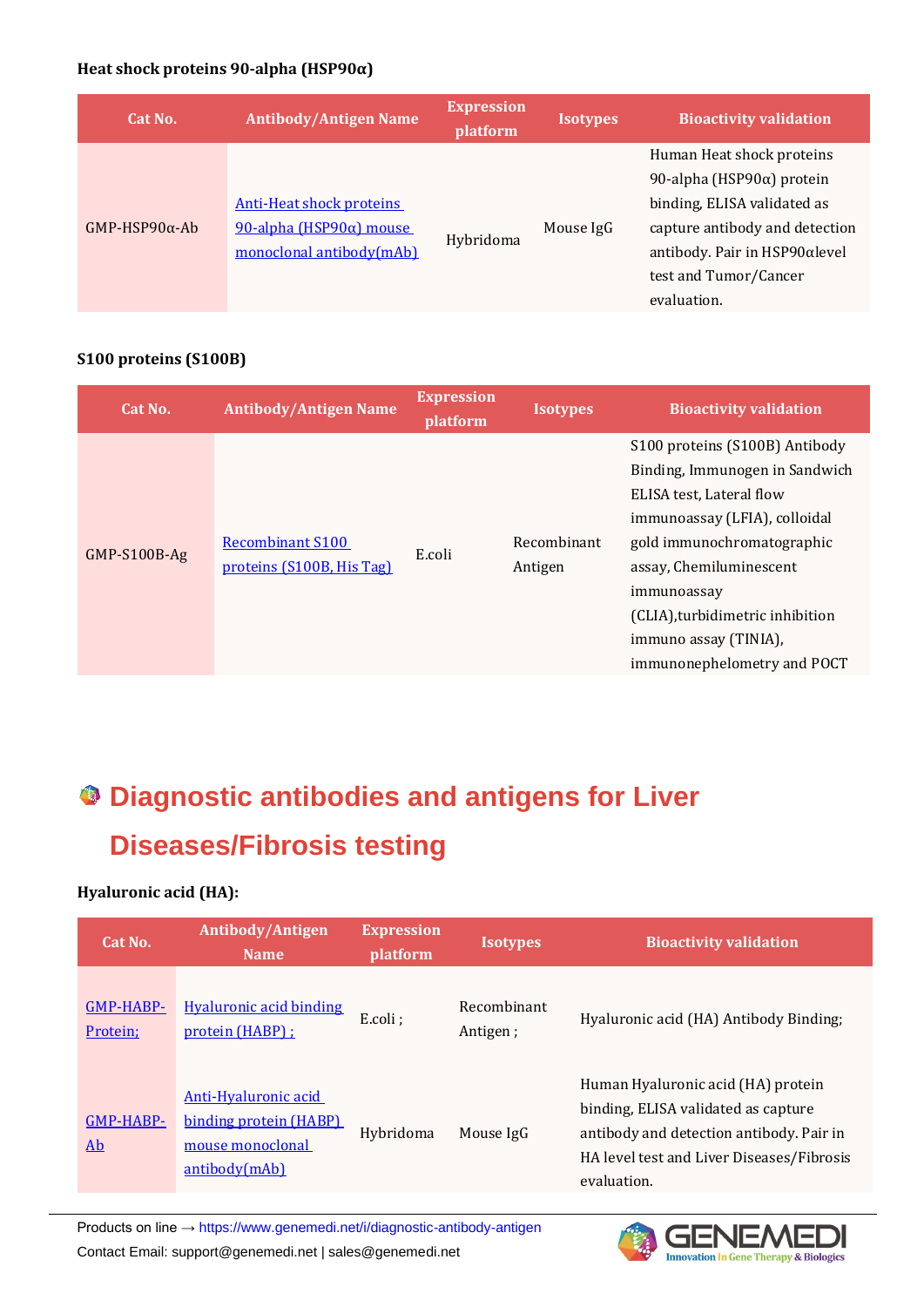# **laminins (LN):**

| Cat No.          | <b>Antibody/Antigen Name</b>                            | <b>Expression</b><br>platform | <b>Isotypes</b> | <b>Bioactivity validation</b>                                                                                                                                           |
|------------------|---------------------------------------------------------|-------------------------------|-----------------|-------------------------------------------------------------------------------------------------------------------------------------------------------------------------|
| <b>GMP-LN-Ab</b> | Anti-laminins (LN) mouse<br>monoclonal<br>antibody(mAb) | Hybridoma                     | Mouse IgG       | Human laminins (LN) protein binding,<br>ELISA validated as capture antibody and<br>detection antibody. Pair in LN level test<br>and Liver Diseases/Fibrosis evaluation. |

# **collagen type IV (cIV):**

| Cat No.      | <b>Antibody/Antigen Name</b> | <b>Expression</b><br>platform | <b>Isotypes</b> | <b>Bioactivity validation</b>              |
|--------------|------------------------------|-------------------------------|-----------------|--------------------------------------------|
|              |                              |                               |                 | Human collagen type IV (cIV) protein       |
|              | Anti-collagen type IV (cIV)  |                               |                 | binding, ELISA validated as capture        |
| $GMP-cIV-Ab$ | mouse monoclonal             | Hybridoma                     | Mouse IgG       | antibody and detection antibody. Pair in   |
|              | antibody(mAb)                |                               |                 | cIV level test and Liver Diseases/Fibrosis |
|              |                              |                               |                 | evaluation.                                |

# **Procollagen III N-terminal peptide (PIIINP):**

| Cat No.              | <b>Antibody/Antigen Name</b>       | <b>Expression</b><br>platform | <b>Isotypes</b> | <b>Bioactivity validation</b>            |
|----------------------|------------------------------------|-------------------------------|-----------------|------------------------------------------|
|                      |                                    |                               |                 | Human Procollagen III N-terminal         |
| <b>GMP-PIIINP-Ab</b> | <b>Anti-Procollagen III</b>        | Hybridoma                     |                 | peptide (PIIINP) protein binding, ELISA  |
|                      | <b>N-terminal peptide (PIIINP)</b> |                               | Mouse           | validated as capture antibody and        |
|                      | mouse monoclonal                   |                               | IgG             | detection antibody. Pair in PIIINP level |
|                      | antibody(mAb)                      |                               |                 | test and Liver Diseases/Fibrosis         |
|                      |                                    |                               |                 | evaluation.                              |

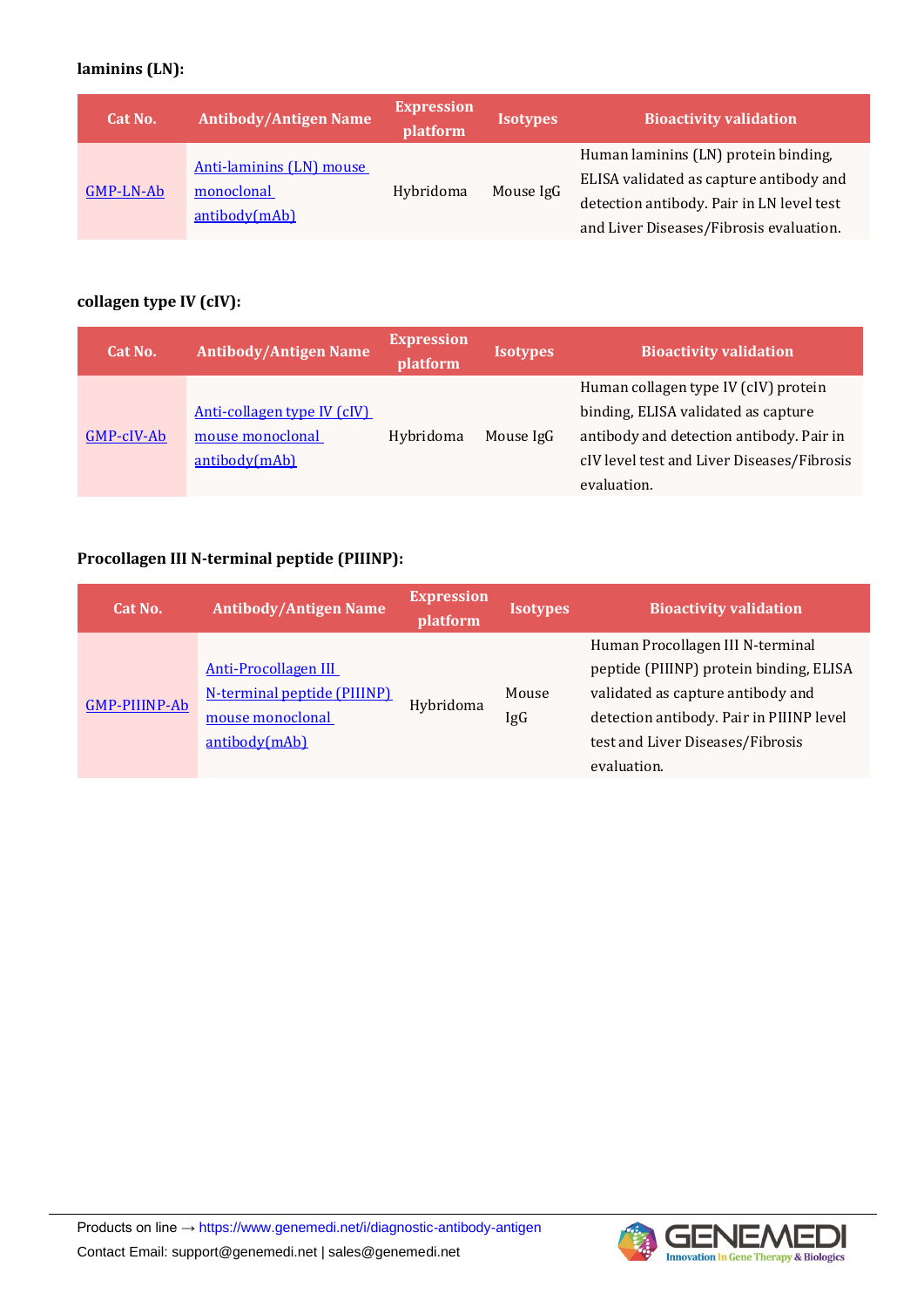# **Diagnostic antibodies and antigens for kidney function (renal damages)**

# **Cystatin C (CYSC)**

| Cat No.     | <b>Antibody/Antigen Name</b>                     | <b>Expression</b><br>platform | <b>Isotypes</b>        | <b>Bioactivity validation</b>                                                                                                                                                                                                                                                           |
|-------------|--------------------------------------------------|-------------------------------|------------------------|-----------------------------------------------------------------------------------------------------------------------------------------------------------------------------------------------------------------------------------------------------------------------------------------|
| GMP-CYSC-Ag | <b>Recombinant Cystatin C</b><br>(CYSC, His Tag) | E.coli                        | Recombinant<br>Antigen | Cystatin C (CYSC) Antibody Binding,<br>Immunogen in Sandwich ELISA test,<br>Lateral flow immunoassay (LFIA),<br>colloidal gold immunochromatographic<br>assay, Chemiluminescent immunoassay<br>(CLIA), turbidimetric inhibition immuno<br>assay (TINIA), immunonephelometry<br>and POCT |

#### **Neutrophil gelatinase-associated lipocalin (NGAL)**

| Cat No.            | <b>Antibody/Antigen Name</b>                                                                      | <b>Expression</b><br>platform | <b>Isotypes</b>         | <b>Bioactivity validation</b>                                                                                                                                                                                                 |
|--------------------|---------------------------------------------------------------------------------------------------|-------------------------------|-------------------------|-------------------------------------------------------------------------------------------------------------------------------------------------------------------------------------------------------------------------------|
| GMP-NGAL-Ag:       | <b>Recombinant Neutrophil</b><br>gelatinase-associated<br>lipocalin (NGAL, His Tag):              | E.coli;                       | Recombinant<br>Antigen; | Neutrophil gelatinase-associated<br>lipocalin (NGAL) Antibody Binding;                                                                                                                                                        |
| <b>GMP-NGAL-Ab</b> | <b>Anti-Neutrophil</b><br>gelatinase-associated<br>lipocalin (NGAL) Rabbit<br>polyclonal antibody | Rabbit<br>serum               | all                     | human Neutrophil<br>gelatinase-associated lipocalin (NGAL)<br>protein binding, ELISA validated as<br>capture antibody and detection<br>antibody Pair in NGAL level test and<br>kidney function (renal damages)<br>evaluation. |

### **Beta-2 microglobulin (B2M)**

| Cat No.      | <b>Antibody/Antigen Name</b>                                         | <b>Expression</b><br>platform | <b>Isotypes</b>         | <b>Bioactivity validation</b>                                                                                                                                                                       |
|--------------|----------------------------------------------------------------------|-------------------------------|-------------------------|-----------------------------------------------------------------------------------------------------------------------------------------------------------------------------------------------------|
| $GMP-B2M-Ag$ | <b>Recombinant Beta-2</b><br>microglobulin (B2M, His<br>Tag);        | E.colig;                      | Recombinant<br>Antigen; | Beta-2 microglobulin (B2M) Antibody<br>Binding:                                                                                                                                                     |
| GMP-B2M-Ab   | Anti-Beta-2 microglobulin<br>(B2M) mouse monoclonal<br>antibody(mAb) | Hybridoma                     | Mouse IgG               | Human Beta-2 microglobulin (B2M)<br>protein binding, ELISA validated as<br>capture antibody and detection<br>antibody. Pair in B2M level test and<br>kidney function (renal damages)<br>evaluation. |

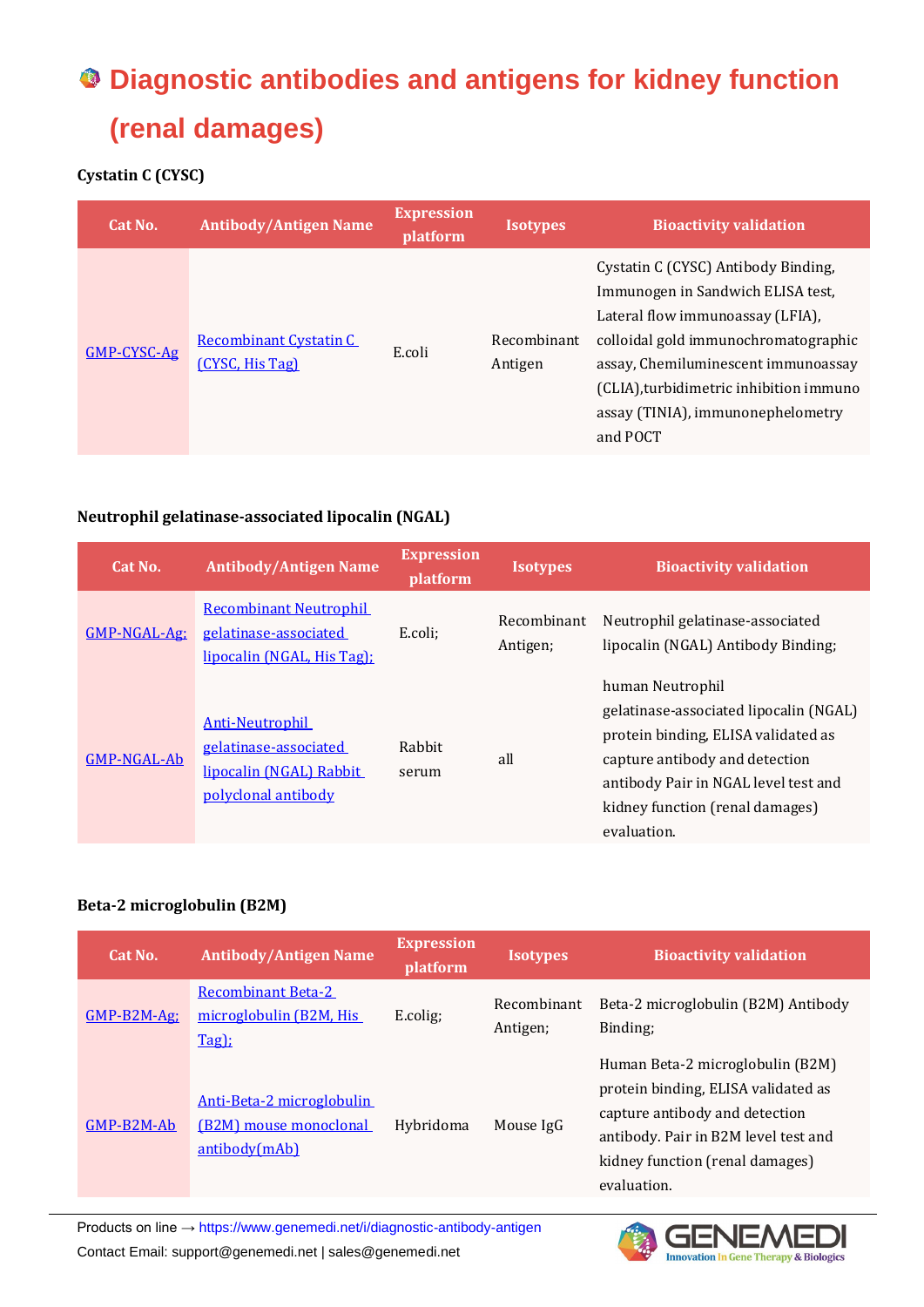#### **Alpha-1-microglobulin (A1M)**

| Cat No.      | <b>Antibody/Antigen Name</b>                           | <b>Expression</b><br><i>platform</i> | <b>Isotypes</b>        | <b>Bioactivity validation</b>                                                                                                                                                                                                                                                                        |
|--------------|--------------------------------------------------------|--------------------------------------|------------------------|------------------------------------------------------------------------------------------------------------------------------------------------------------------------------------------------------------------------------------------------------------------------------------------------------|
| $GMP-A1M-Ag$ | Recombinant<br>Alpha-1-microglobulin<br>(A1M, His Tag) | E.coli                               | Recombinant<br>Antigen | Alpha-1-microglobulin (A1M) Antibody<br>Binding, Immunogen in Sandwich<br>ELISA test, Lateral flow immunoassay<br>(LFIA), colloidal gold<br>immunochromatographic assay,<br>Chemiluminescent immunoassay<br>(CLIA), turbidimetric inhibition<br>immuno assay (TINIA),<br>immunonephelometry and POCT |

# **Diagnostic antibodies and antigens for Neuropathy testing**

#### **tau proteins (Tau)**

| Cat No.      | Antibody/Antigen Name                                        | Expression<br>platform | <i><u><b>Isotypes</b></u></i> | <b>Bioactivity validation</b>                                                                                                                                       |
|--------------|--------------------------------------------------------------|------------------------|-------------------------------|---------------------------------------------------------------------------------------------------------------------------------------------------------------------|
| $GMP-Tau-Ag$ | Recombinant tau proteins<br>(Tau, His Tag);                  | E.coli;                | Recombinant<br>Antigen;       | tau proteins (Tau) Antibody Binding                                                                                                                                 |
| GMP-Tau-Ab   | Anti-tau proteins (tau)<br>mouse monoclonal<br>antibody(mAb) | Hybridoma              | Mouse IgG                     | Human tau proteins (tau) protein<br>binding, ELISA validated as capture<br>antibody and detection antibody. Pair<br>in tau level test and Neuropathy<br>evaluation. |

#### **Phospho-tau181 (p-tau181)**

| Cat No.         | <b>Antibody/Antigen Name</b>                                           | <b>Expression</b><br>platform | <b>Isotypes</b> | <b>Bioactivity validation</b>                                                                                                                                                   |
|-----------------|------------------------------------------------------------------------|-------------------------------|-----------------|---------------------------------------------------------------------------------------------------------------------------------------------------------------------------------|
| GMP-p-tau181-Ab | Anti-Phospho-tau181<br>(p-tau181) mouse<br>monoclonal<br>antibody(mAb) | Hybridoma                     | Mouse<br>IgG    | Human Phospho-tau181 (p-tau181)<br>protein binding, ELISA validated as<br>capture antibody and detection<br>antibody. Pair in p-tau181 level test<br>and Neuropathy evaluation. |

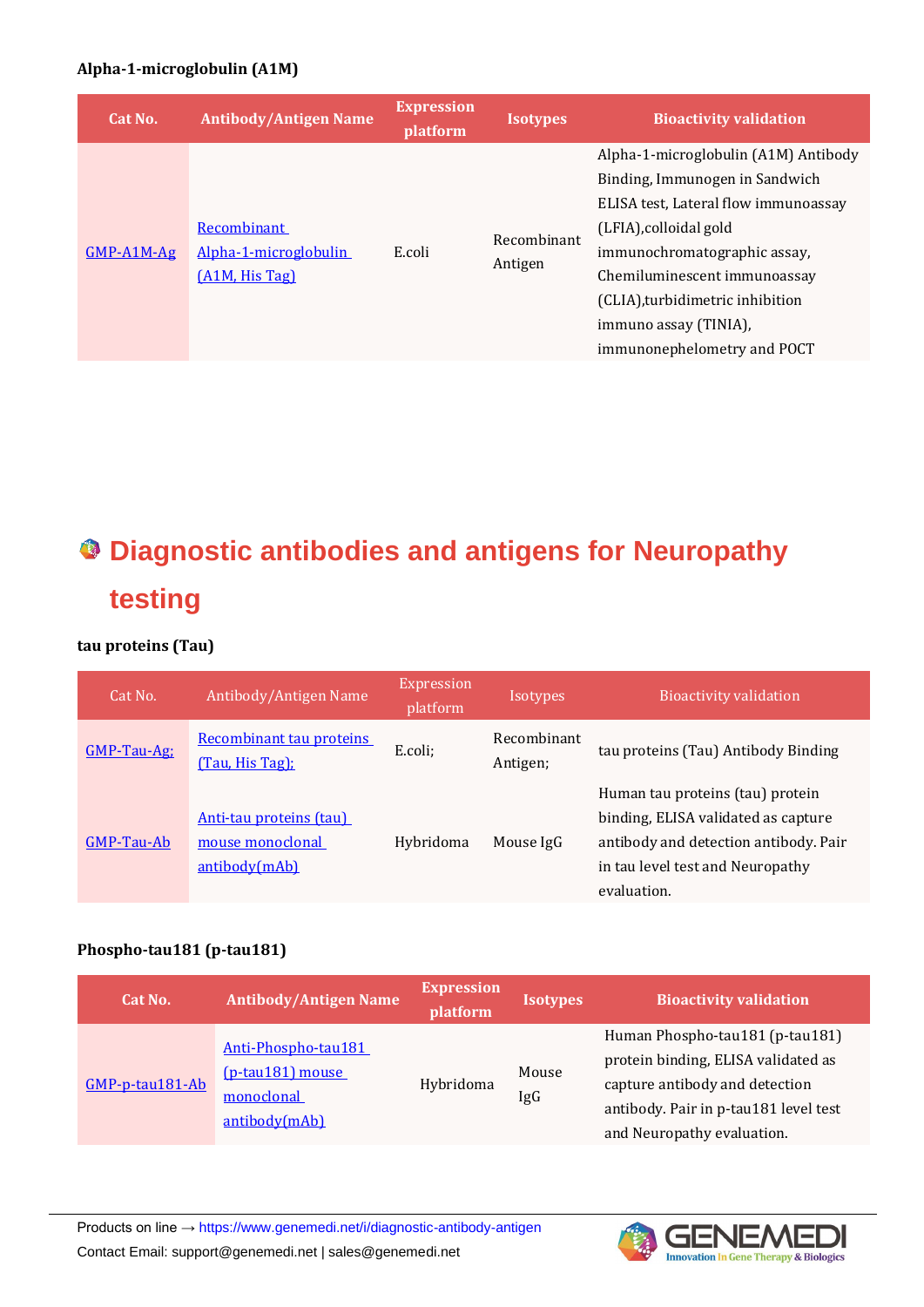#### **Phospho-tau217 (p-tau217)**

| Cat No.         | <b>Antibody/Antigen Name</b>                                           | <b>Expression</b><br>platform | <b>Isotypes</b> | <b>Bioactivity validation</b>                                                                                                                                                   |
|-----------------|------------------------------------------------------------------------|-------------------------------|-----------------|---------------------------------------------------------------------------------------------------------------------------------------------------------------------------------|
| GMP-p-tau217-Ab | Anti-Phospho-tau217<br>(p-tau217) mouse<br>monoclonal<br>antibody(mAb) | Hybridoma                     | Mouse<br>IgG    | Human Phospho-tau217 (p-tau217)<br>protein binding, ELISA validated as<br>capture antibody and detection<br>antibody. Pair in p-tau217 level test<br>and Neuropathy evaluation. |

#### **neurofilament light chain (NFL)**

| Cat No.      | <b>Antibody/Antigen Name</b>                               | <b>Expression</b><br>platform | <b>Isotypes</b>        | <b>Bioactivity validation</b>                                                                                                                                                                                                                                                                            |
|--------------|------------------------------------------------------------|-------------------------------|------------------------|----------------------------------------------------------------------------------------------------------------------------------------------------------------------------------------------------------------------------------------------------------------------------------------------------------|
| $GMP-NFL-Ag$ | Recombinant<br>neurofilament light chain<br>(NFL, His Tag) | E.coli                        | Recombinant<br>Antigen | neurofilament light chain (NFL)<br>Antibody Binding, Immunogen in<br>Sandwich ELISA test, Lateral flow<br>immunoassay (LFIA), colloidal gold<br>immunochromatographic assay,<br>Chemiluminescent immunoassay<br>(CLIA), turbidimetric inhibition immuno<br>assay (TINIA), immunonephelometry<br>and POCT |

# **Diagnostic antibodies and antigens for Fertility testing**

#### **Anti-Mullerian hormone (AMH)**

| Cat No.           | <b>Antibody/Antigen Name</b> | <b>Expression</b><br>platform | <b>Isotypes</b> | <b>Bioactivity validation</b>            |
|-------------------|------------------------------|-------------------------------|-----------------|------------------------------------------|
|                   |                              |                               |                 | Human Anti-Mullerian hormone (AMH)       |
|                   | Anti-Mullerian hormone       |                               |                 | protein binding, ELISA validated as      |
| <b>GMP-AMH-Ab</b> | (AMH) mouse monoclonal       | Hybridoma                     | Mouse IgG       | capture antibody and detection antibody. |
|                   | antibody(mAb)                |                               |                 | Pair in AMH level test and Fertility     |
|                   |                              |                               |                 | evaluation.                              |

#### **Fetal fibronectin (fFN)**

| Cat No.           | <b>Antibody/Antigen Name</b> | <b>Expression</b><br>platform | <b>Isotypes</b> | <b>Bioactivity validation</b>         |
|-------------------|------------------------------|-------------------------------|-----------------|---------------------------------------|
|                   | <b>Recombinant Fetal</b>     | E.coli;                       | Recombinant     | Fetal fibronectin (fFN) Antibody      |
| $GMP-FFN-Ag$      | fibronectin (fFN, His Tag);  |                               | Antigen;        | Binding;                              |
|                   |                              |                               |                 | Human Fetal fibronectin (fFN) protein |
|                   | Anti-Fetal fibronectin       |                               |                 | binding, ELISA validated as capture   |
| <b>GMP-fFN-Ab</b> | (fFN) mouse monoclonal       | Hybridoma                     | Mouse IgG       | antibody and detection antibody. Pair |
|                   | antibody(mAb)                |                               |                 | in fFN level test and Fertility       |
|                   |                              |                               |                 | evaluation.                           |

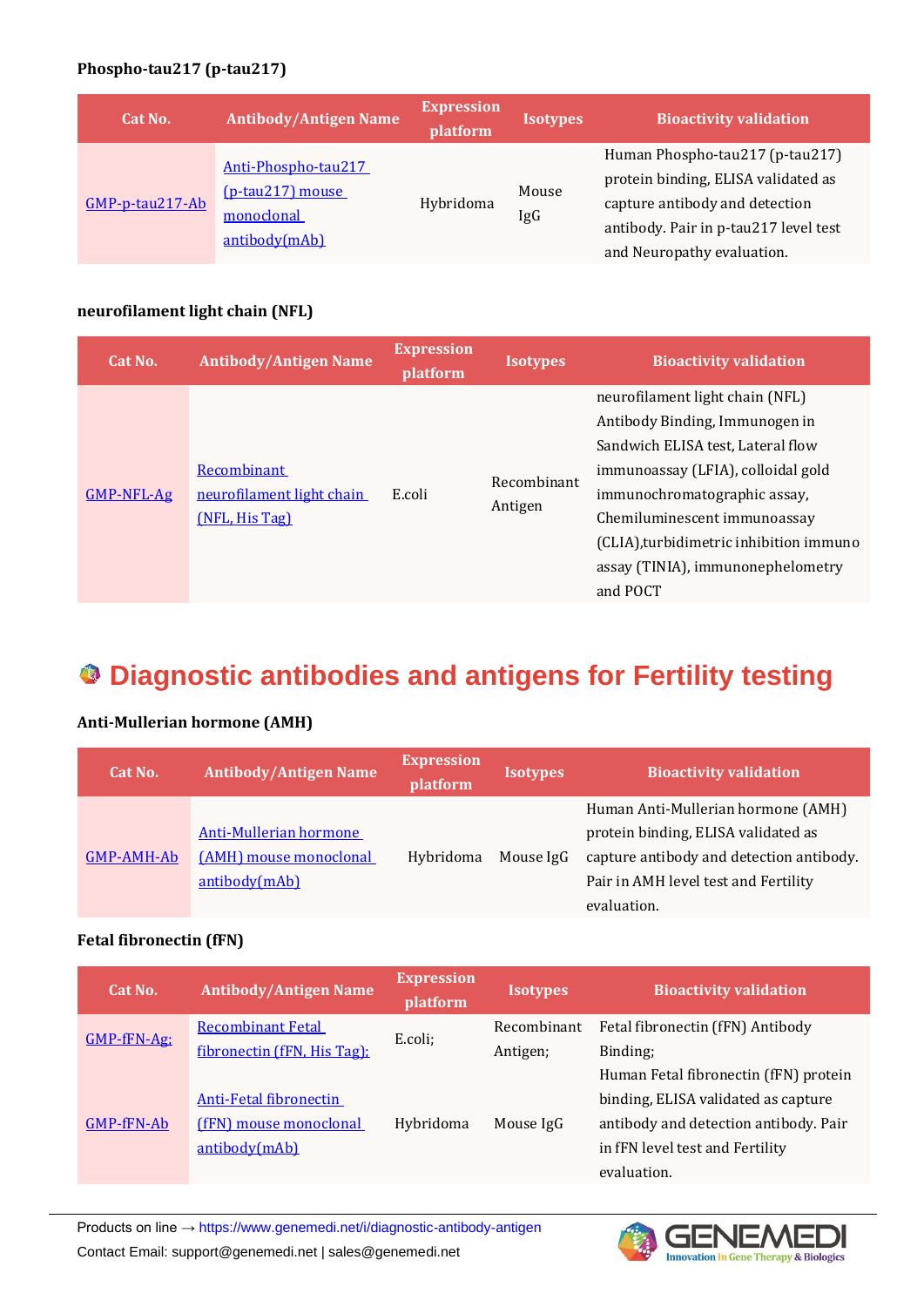# **Diagnostic antibodies and antigens for gastric disease testing**

# **pepsinogen I (PG I)**

| Cat No.      | Antibody/Antigen<br><b>Name</b>                | <b>Expression</b><br>platform | <b>Isotypes</b>        | <b>Bioactivity validation</b>                                                                                                                                                                                                                                                          |
|--------------|------------------------------------------------|-------------------------------|------------------------|----------------------------------------------------------------------------------------------------------------------------------------------------------------------------------------------------------------------------------------------------------------------------------------|
| $GMP-PGI-Ag$ | Recombinant<br>pepsinogen I (PG I,<br>His Tag) | E.coli                        | Recombinant<br>Antigen | pepsinogen I (PG I) Antibody Binding,<br>Immunogen in Sandwich ELISA test, Lateral<br>flow immunoassay (LFIA), colloidal gold<br>immunochromatographic assay,<br>Chemiluminescent immunoassay<br>(CLIA), turbidimetric inhibition immuno assay<br>(TINIA), immunonephelometry and POCT |

# **Pepsinogen II (PG II)**

| Cat No.        | <b>Antibody/Antigen</b><br><b>Name</b>           | <b>Expression</b><br>platform | <b>Isotypes</b>        | <b>Bioactivity validation</b>                                                                                                                                                                                                                                                            |
|----------------|--------------------------------------------------|-------------------------------|------------------------|------------------------------------------------------------------------------------------------------------------------------------------------------------------------------------------------------------------------------------------------------------------------------------------|
| $GMP-PG II-Ag$ | Recombinant<br>Pepsinogen II (PG<br>II, His Tag) | E.coli                        | Recombinant<br>Antigen | Pepsinogen II (PG II) Antibody Binding,<br>Immunogen in Sandwich ELISA test, Lateral<br>flow immunoassay (LFIA), colloidal gold<br>immunochromatographic assay,<br>Chemiluminescent immunoassay<br>(CLIA), turbidimetric inhibition immuno assay<br>(TINIA), immunonephelometry and POCT |

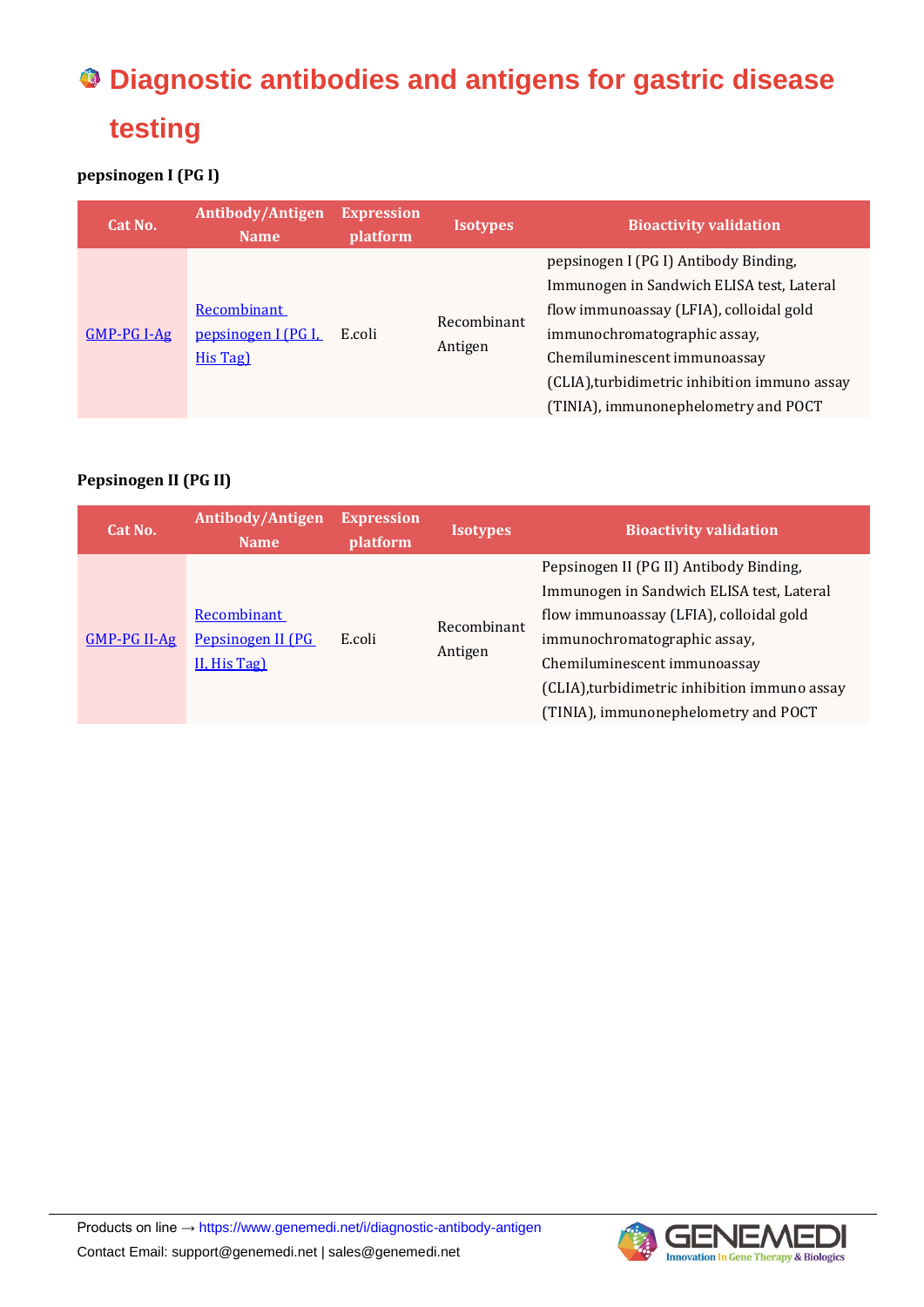# **Diagnostic antibodies and antigens for diabetes**

### **C-peptide (C-Peptide)**

| Cat No.          | Antibody/Antigen<br><b>Name</b>                     | <b>Expression</b><br>platform | <b>Isotypes</b>        | <b>Bioactivity validation</b>                                                                                                                                                                                                                                                                      |
|------------------|-----------------------------------------------------|-------------------------------|------------------------|----------------------------------------------------------------------------------------------------------------------------------------------------------------------------------------------------------------------------------------------------------------------------------------------------|
| GMP-C-Peptide-Ag | Recombinant<br>C-peptide<br>[C-Peptide, His<br>Tag) | E.coli                        | Recombinant<br>Antigen | C-peptide (C-Peptide) Antibody Binding,<br>Immunogen in Sandwich ELISA test,<br>Lateral flow immunoassay (LFIA),<br>colloidal gold immunochromatographic<br>assay, Chemiluminescent immunoassay<br>(CLIA), turbidimetric inhibition immuno<br>assay (TINIA), immunonephelometry and<br><b>POCT</b> |

#### *Note:*

There are still some products in the development process and have not yet been added to the table. If you do not find the product you want in the brochure, please communicate with us in the following ways:

**Email:** support@genemedi.net or sales@genemedi.net

Leave your message, we will reply in 1 day: **<www.genemedi.net/contact>**